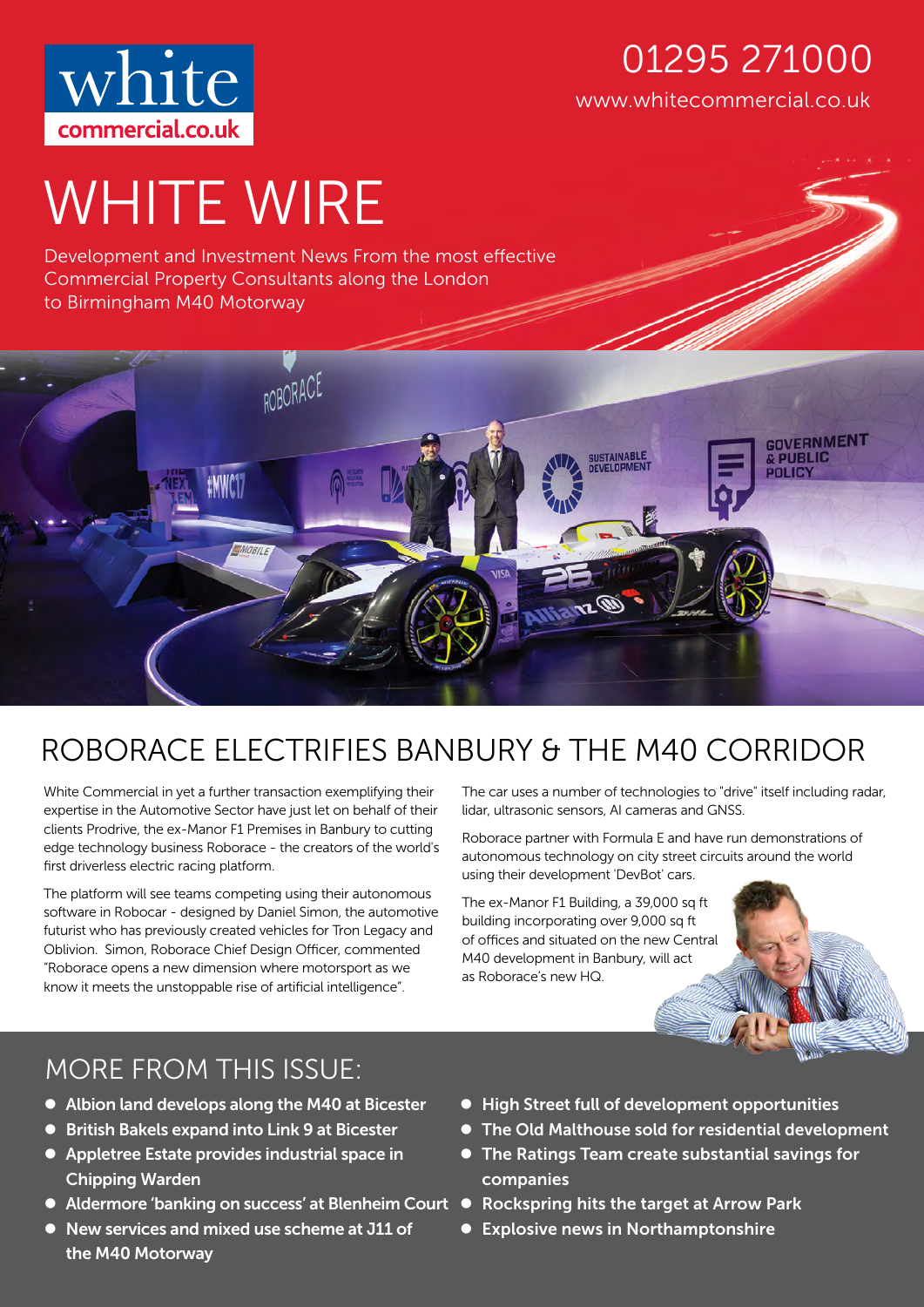

Development and Investment News from the most effective Commercial Property Consultants along the London to Birmingham M40 Motorway

- Formal commercial valuations
- **Property management**
- Rent reviews and lease renewals
- **•** Property acquisitions and disposals

## ALBION LAND – ANOTHER SPECULATIVE DEVELOPMENT ALONG THE M40 AT BICESTER

Albion Land is to develop 7 brand new units totalling 146,000 sq ft (units available from 13,000 sq ft to 32,000 sq ft) as Network@Link9. Units will be available in late summer 2018.

Albion's site can accommodate a further 300,000 sq ft of industrial/distribution accommodation and will develop units to suit companies particular requirements.

Bicester, well known for Bicester Village, is subject to substantial commercial and residential development with its population looking to double by 2031.



## APPLETREE AT CHIPPING WARDEN PROVIDES INDUSTRIAL SPACE

White Commercial have been appointed by Ramac to market the Appletree Industrial Estate in Chipping Warden – midway between the M1 and M40.

The site provides a number of good standard Industrial Units and yard areas with current occupiers on site including Hella Manufacturing XP Auto and On Time Delivery. White Commercial are currently marketing over 170,000 sq ft in units ranging in size from 8,000 sq ft.

## TASTY EXPANSION BY INTERNATIONAL BAKING GROUP BAKELS AT BICESTER!

British Bakels - the bakery specialists, with nearly 40 operations on five continents, has pre purchased the first 80,000 sq ft of industrial/ warehousing accommodation at Albion Land's Link 9 Development in Bicester www.link9.co.uk.

The building is to be completed by October 2018 on Albion's 30 acre site which is capable of accommodating 500,000 sq ft of accommodation.

Bakels, first registered in Amsterdam in 1904, will expand its existing facilities in Bicester which currently employs over 200 people at their Bicester site, having ambitious growth plans.

## ALDERMORE BANKING ON SUCCESS IN BANBURY'S BLENHEIM COURT SITUATED ON THE M40 CORRIDOR!

Aldermore Group Plc, a UK bank providing financial products to small and medium sized companies, homeowners, landlords and savers, have taken new offices at the prestigious Blenheim Court building www.blenheim-court.co.uk in Banbury.

The company, together with the building's owner Threadneedle Property Investments Ltd have transformed the office suite to provide new quality facilities.

The 'Landmark Building' built in 1990 comprises circa 30,000 sq ft of offices - current tenants already include Hodder Education, OCS Group Ltd and WRAP (Waste & Resources Action Programme). Blenheim Court is situated in the Town Centre, close to the London to Birmingham railway and with excellent access to the M40 at junction 11 and the rest of the national motorway network. Only 2 Suites are now available comprising 3,410 and 5,260 sq ft.

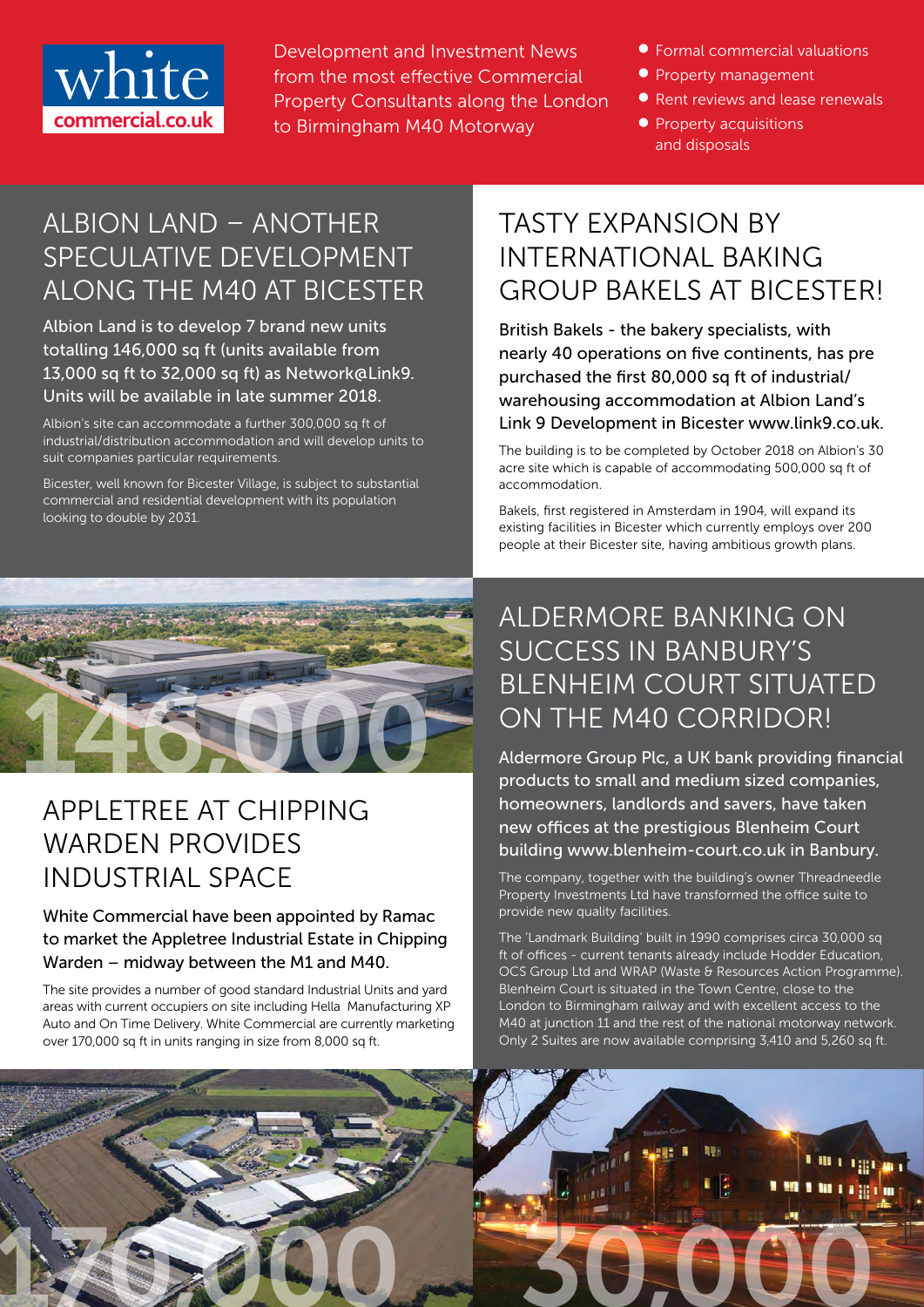- **Property site development and** appraisal advice
- Commercial property investment
- **•** Specialist automotive advice
- Business rates advice
- Occupational costs advice
- RICS regulation

## NEW MOTORWAY SERVICE AREA AND MIXED USE DEVELOPMENT AT J11 (BANBURY) OF THE LONDON-BIRMINGHAM M40

White Commercial Surveyors are now actively marketing the brand new 30 acre mixed use development scheme at Banbury 40.

The site is to include a new motorway service area wholly operated by Euro Garages comprising petrol filling station with convenience store and Food to Go outlets.

The site will also provide new build to suit distribution and industrial/ office buildings from 30,000 – 250,000 sq ft for occupier's specific requirements. Banbury 40 offers occupiers an unrivalled location adjacent to J11 of the M40 motorway where over 600,000 vehicles pass every week. The area is home to major national occupiers including The Entertainer, Amazon, DHL, Bidvest, Kärcher, Hello Fresh, Jacobs Douwe Egberts Manufacturing and Prodrive.

#### Chris White says:

"Euro Garages, in conjunction with Cherwell District Council (CDC), have planned an exciting scheme on this significant and strategically

#### HIGH STREET FULL OF INVESTMENT OPPORTUNITIES

#### White Commercial is currently involved in the sale of a number of High Street and Industrial Investments including the following:

Retail – 2b/c Burgess Square in Brackley, Northamptonshire. The premises, currently leased to The Co Op at a rental of £65,977, is currently under offer close to the quoting price of £830,000.

Retail – 46, 47 and 48 High Street Banbury, 3 retail units currently let to Wigwam Estate Agents, Walford and Round Opticians and Master Kebabs Takeaway.

Industrial – Two Industrial investments at Windover Court in Huntingdon totalling over £1.7 million – and both under offer.

The lack of investment opportunities generally, whether these be property, shares, equities etc. and the substantial cash funds being generated by insurance companies, pension funds, private property companies and trusts, continues to see a very buoyant Commercial Property investment market.

located site on the London to Birmingham M40 corridor. This development fulfils CDC's ambitions ensuring the regions' strength of Banbury in high performance engineering/manufacturing and logistics".



## THE OLD MALTHOUSE 'HOPS' OFF THE MARKET

The Old Malthouse, a Grade II listed building which was built by the Austin Brewery Company as a malting house in c. 1830 and converted to offices and let to Alcatel Telecom by Chris White in the 1990's has recently sold to a local property development company.

The property, most recently used as offices has been purchased with the purpose of converting the space into residential accommodation.

White Commercial has sold over 160,000 sq ft of office accommodation just in Banbury Town Centre in the past 3 years the majority of which is for conversion to residential living.

#### WHITE COMMERCIAL TENANT AND OCCUPIER GUIDES

White Commercial now have a dedicated 'Information for Occupiers' page on our web site which includes easy to read guides on the subjects of Use Classes, Rates Relief and Business Rates along with our own Jargon Buster and Tenant Information Guides!

whitecommercial.co.uk/advice-for-occupiers/